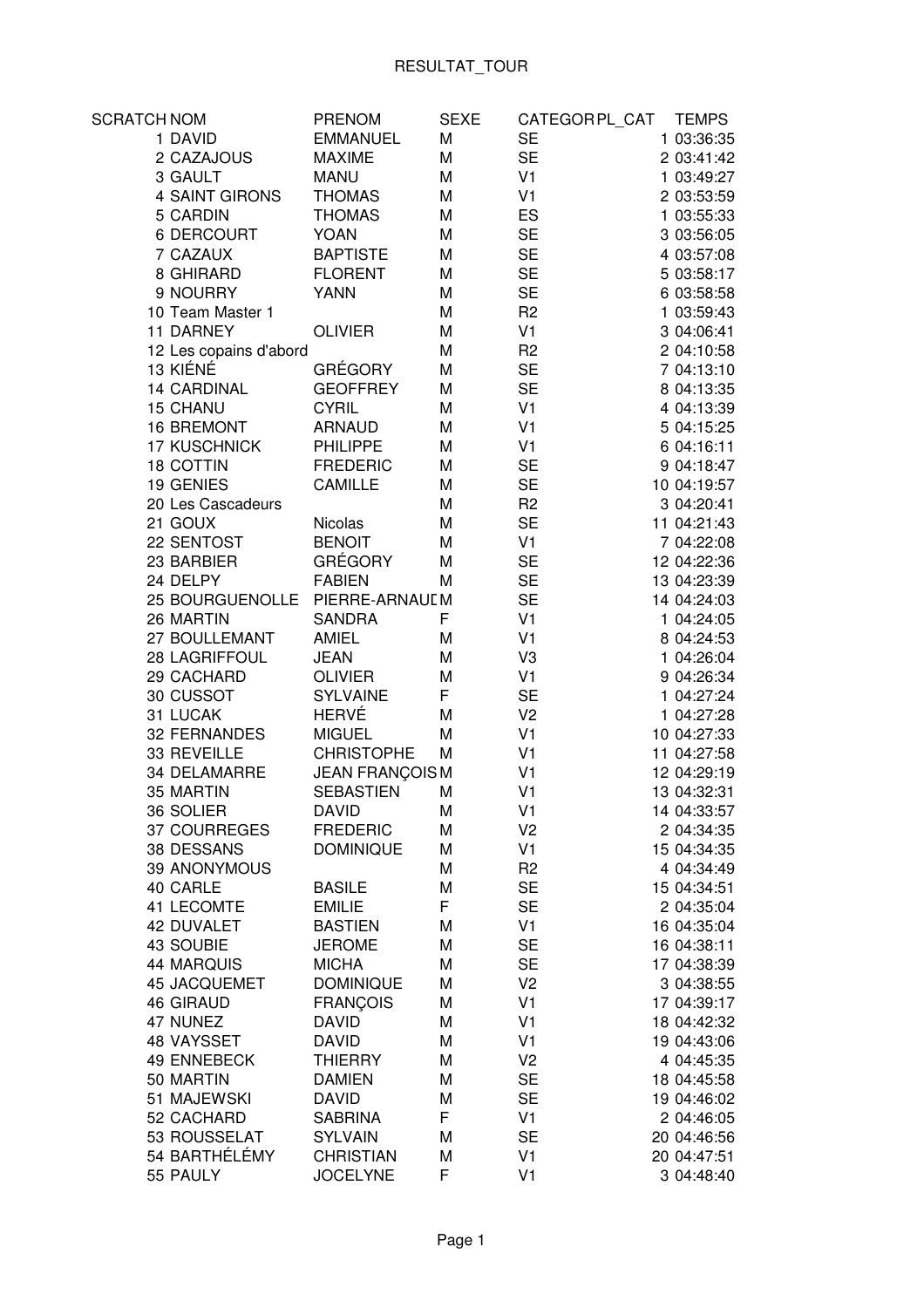| 56 DUHALDE                | <b>THOMAS</b>       | M  | <b>SE</b>      | 21 04:49:16 |
|---------------------------|---------------------|----|----------------|-------------|
| 57 NAWAKS / FDS           |                     | M  | R <sub>2</sub> | 5 04:49:32  |
| 58 PLANES                 | <b>LIONEL</b>       | M  | V <sub>1</sub> | 21 04:49:43 |
| 59 AUFFRET                | <b>JEROME</b>       | M  | V <sub>1</sub> | 22 04:49:59 |
| 60 Montagne 09            |                     | Mx | R <sub>3</sub> | 1 04:51:47  |
| 61 CROS                   | <b>JEAN PIERRE</b>  | M  | V <sub>1</sub> | 23 04:52:28 |
| 62 THIBAUD                | <b>ERWANN</b>       | M  | <b>SE</b>      | 22 04:53:37 |
| 63 BLANCHET               | <b>JULIETTE</b>     | F  | <b>SE</b>      | 3 04:54:27  |
| 64 DONNAT                 | <b>FRÉDÉRIC</b>     | M  | V <sub>1</sub> | 24 04:54:59 |
| 65 PARIS                  | RÉMI                | М  | <b>SE</b>      | 23 04:55:02 |
| 66 LEFEBVRE               | <b>CECILE</b>       | F  | <b>SE</b>      | 4 04:55:37  |
| 67 MORIN                  | <b>OLIVIER</b>      |    | V <sub>1</sub> | 25 04:55:38 |
|                           |                     | M  |                |             |
| 68 DEISS                  | <b>LAURENT</b>      | M  | V <sub>2</sub> | 5 04:56:13  |
| 69 Valfa                  |                     | Mx | R <sub>2</sub> | 1 04:56:29  |
| 70 SOUBIE                 | <b>CYRIL</b>        | M  | <b>SE</b>      | 24 04:56:53 |
| 71 CANTON                 | <b>MICKAEL</b>      | M  | <b>SE</b>      | 25 04:57:13 |
| 72 DOS SANTOS             | <b>CYRIL</b>        | M  | <b>SE</b>      | 26 04:57:14 |
| 73 GAUER MARCHAL FREDERIC |                     | M  | V <sub>1</sub> | 26 04:57:48 |
| 74 PAGES                  | LUC                 | M  | <b>SE</b>      | 27 04:58:26 |
| 75 SCHEFFER               | <b>AYMERIC</b>      | M  | V <sub>1</sub> | 27 05:00:32 |
| 76 BERTRAND               | <b>ANTHONY</b>      | M  | <b>SE</b>      | 28 05:00:46 |
| 77 NATIVEL                | <b>JOSEPH GINOT</b> | M  | V <sub>2</sub> | 6 05:00:56  |
| 78 HANQUEZ                | <b>RODRIGUE</b>     | M  | V <sub>1</sub> | 28 05:01:04 |
| 79 HANTISSE               | <b>PHILIPPE</b>     | M  | V <sub>2</sub> | 7 05:01:40  |
| 80 BRUGNEROTTO            | <b>SEBASTIEN</b>    | M  | <b>SE</b>      | 29 05:01:59 |
| 81 les pifs and love      |                     | Mx | R <sub>2</sub> | 2 05:02:35  |
| 82 CORENTHIN              | <b>JEAN-MARC</b>    | M  | V <sub>1</sub> | 29 05:03:39 |
| 83 THIESSE                | <b>BERNARD</b>      | M  | V3             | 2 05:04:08  |
| 84 TREHET                 | <b>YOAN</b>         | M  | <b>SE</b>      | 30 05:04:09 |
| 85 DELANNOY               | <b>ELISE</b>        | F  | <b>SE</b>      | 5 05:04:36  |
| 86 NOGUE                  | <b>LAURENCE</b>     | F  | V <sub>1</sub> | 4 05:07:03  |
| 87 HERNANDEZ              | <b>NICOLAS</b>      | M  | V <sub>1</sub> | 30 05:07:47 |
| 88 Naoned e Breizh        |                     | M  | R <sub>2</sub> | 6 05:08:10  |
| 89 BOUDET                 | <b>WALTER</b>       | M  | V <sub>1</sub> | 31 05:08:12 |
| 90 TRIQUET                | <b>JOHNNY</b>       | M  | <b>SE</b>      | 31 05:08:13 |
| 91 GROOTSCHOLTEN MICKAEL  |                     | M  | <b>SE</b>      | 32 05:08:21 |
| 92 RAFFEL                 | <b>CHRISTOPHE</b>   | M  | V <sub>2</sub> | 8 05:09:04  |
| 93 AS MURET               |                     | M  | R <sub>3</sub> | 1 05:09:11  |
| 94 MOLINIER               | <b>SEBASTIEN</b>    | M  | <b>SE</b>      | 33 05:09:16 |
| 95 SALVAYRE               | <b>PHILIPPE</b>     | M  | V <sub>2</sub> | 9 05:10:21  |
| 96 LAMBERT                | FRÉDÉRIC            | M  | V <sub>1</sub> | 32 05:10:42 |
| 97 HEURTEL                | <b>FRANCOIS</b>     | M  | <b>SE</b>      | 34 05:10:47 |
| 98 PONS POLO              | <b>CEDRIC</b>       | M  | <b>SE</b>      | 35 05:11:13 |
| 99 CERISIER               | <b>CHRISTOPHE</b>   | M  | V <sub>1</sub> | 33 05:11:28 |
| 100 LAVERGNE              | <b>JEAN-MICHEL</b>  | M  | <b>SE</b>      | 36 05:11:29 |
| 101 LOUBIX                | <b>CHRISTIAN</b>    | M  | V <sub>1</sub> |             |
|                           |                     | F  |                | 34 05:11:58 |
| 102 DARRIBERE             | <b>ISABELLE</b>     |    | V <sub>1</sub> | 5 05:12:00  |
| 103 PROSPERI              | <b>BASTIEN</b>      | Μ  | <b>SE</b>      | 37 05:12:41 |
| 104 LASSERRE              | <b>ERIC</b>         | M  | <b>SE</b>      | 38 05:13:14 |
| 105 LES POTOS             |                     | Mx | R <sub>2</sub> | 3 05:14:10  |
| 106 Girzardin-Guitard     |                     | M  | R <sub>2</sub> | 7 05:14:12  |
| 107 POTET                 | <b>AUDREY</b>       | F  | <b>SE</b>      | 6 05:16:16  |
| 108 MARCHEIX              | <b>ERIC</b>         | M  | V <sub>1</sub> | 35 05:16:16 |
| 109 ROUQUIER              | <b>ERIC</b>         | M  | V <sub>1</sub> | 36 05:16:36 |
| 110 CHEVALIER             | <b>LIONEL</b>       | M  | <b>SE</b>      | 39 05:16:59 |
| 111 SCHOENENBERGE HERVÉ   |                     | M  | V <sub>2</sub> | 10 05:17:00 |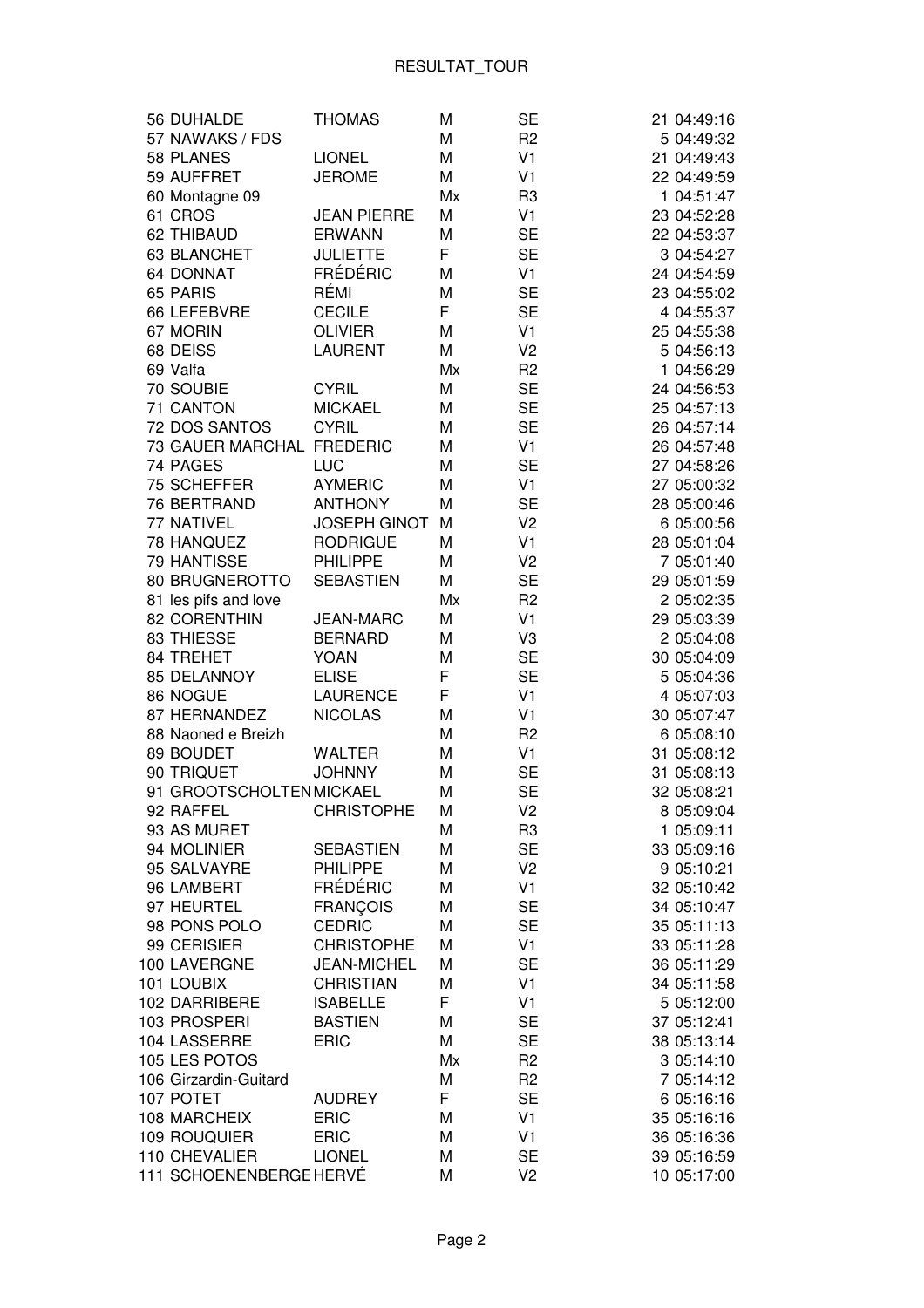| 112 TEAM COURSE              |                    | M  | R <sub>3</sub> | 2 05:17:04  |
|------------------------------|--------------------|----|----------------|-------------|
| 113 VAQUE                    | <b>FABIEN</b>      | M  | V <sub>1</sub> | 37 05:18:00 |
| 114 ARNOLD                   | <b>DAVID</b>       | M  | V <sub>1</sub> | 38 05:18:25 |
| 115 RZESZUTKO                | <b>MACIEJ</b>      | M  | V <sub>2</sub> | 11 05:19:12 |
| 116 BALAHACHI                | <b>RAFION</b>      | M  | <b>SE</b>      | 40 05:19:22 |
| <b>117 VENNEUGUES</b>        | <b>ALBAN</b>       | M  | <b>SE</b>      | 41 05:19:31 |
| 118 JUDENHERC                | <b>SÉBASTIEN</b>   | M  | V <sub>1</sub> | 39 05:21:15 |
| 119 DELPUECH DE COIGUILLAUME |                    | M  | <b>SE</b>      | 42 05:21:15 |
| 120 DE GIUSTI                | <b>YVES</b>        | M  | V <sub>1</sub> | 40 05:21:27 |
| 121 MACQUART                 | <b>GRÉGORY</b>     | М  | V <sub>1</sub> | 41 05:22:12 |
| <b>122 MAS</b>               | JEAN-FRANÇOIS M    |    | V <sub>2</sub> | 12 05:22:12 |
| 123 DUMAS                    | <b>LAURENT</b>     | M  | V <sub>2</sub> | 13 05:22:55 |
| 124 CAP AMOUNT GIRLS         |                    | F  | R <sub>3</sub> | 1 05:23:45  |
| 125 FAVERDIN                 | <b>GRÉGORY</b>     | M  | <b>SE</b>      | 43 05:24:11 |
| 126 TARIS                    | <b>HERVÉ</b>       | M  | V <sub>1</sub> | 42 05:24:47 |
| 127 Géraldine MARMOUGET      |                    | Mx | R <sub>2</sub> | 4 05:26:06  |
| 128 LE BOURHIS               | <b>SYLVAIN</b>     | M  | V <sub>1</sub> | 43 05:26:28 |
| 129 FORMELLI                 | <b>PASCAL</b>      | M  | V <sub>2</sub> | 14 05:27:00 |
| <b>130 FIGUEIRAS</b>         | <b>JOSE LUIS</b>   | M  | V <sub>1</sub> | 44 05:28:04 |
| 131 NANTIER                  | <b>BRUNO</b>       | M  | V <sub>1</sub> | 45 05:28:18 |
| <b>132 GROS</b>              | <b>ERIC</b>        | M  | V <sub>2</sub> | 15 05:28:38 |
| 133 CIBAT                    | <b>DENIS</b>       | M  | V <sub>2</sub> | 16 05:29:23 |
| 134 Evrard                   |                    | Mx | R <sub>2</sub> | 5 05:29:25  |
| 135 VUILAUME                 | <b>ROBIN</b>       | M  | <b>SE</b>      | 44 05:30:02 |
| 136 VANDECAVEYE              | <b>CONSTANT</b>    | M  | <b>SE</b>      | 45 05:30:04 |
| 137 VIDAL GONZALEZ MANUEL    |                    | M  | V <sub>1</sub> | 46 05:30:09 |
| <b>138 ERRACARRET</b>        | <b>MATHIEU</b>     | Μ  | <b>SE</b>      | 46 05:30:46 |
| 139 LA MARÉE CHAUSSÉE        |                    | M  | R <sub>3</sub> | 3 05:31:31  |
| <b>140 REMY</b>              | <b>MIGUEL</b>      | M  | V <sub>1</sub> | 47 05:31:41 |
| 141 RESPLANDY                | <b>LUCILE</b>      | F  | <b>SE</b>      | 7 05:32:23  |
| <b>142 PAROUX</b>            | <b>ALIX</b>        | F  | <b>SE</b>      | 8 05:32:24  |
| 143 CABIBEL                  | <b>CYRIL</b>       | M  | V <sub>1</sub> | 48 05:32:25 |
| 144 CASTAY                   | <b>NICOLAS</b>     | M  | <b>SE</b>      | 47 05:32:25 |
| 145 BEAUSSIER                | <b>ALAIN</b>       | M  | <b>SE</b>      | 48 05:33:17 |
| 146 NELAIN                   | <b>FLORENT</b>     | M  | V <sub>1</sub> | 49 05:33:34 |
| 147 Méditerranée immobilier  |                    | Mx | R <sub>3</sub> | 2 05:33:59  |
| 148 GAUBIL                   | <b>LAURENT</b>     | M  | V <sub>1</sub> | 50 05:34:03 |
| 149 ROCACHER                 | <b>MAGALI</b>      | F  | V <sub>1</sub> | 6 05:34:05  |
| 150 BRUN                     | <b>PATRICK</b>     | М  | V <sub>1</sub> | 51 05:34:38 |
| 151 REPITA                   | <b>YVAN</b>        | М  | V <sub>2</sub> | 17 05:34:42 |
| 152 BELLANGER                | <b>LAURENT</b>     | М  | V <sub>1</sub> | 52 05:35:43 |
| 153 BLOT                     | <b>SYLVAIN</b>     | М  | <b>SE</b>      | 49 05:35:49 |
| 154 PENNECCHI                | <b>GERARD</b>      | М  | V <sub>2</sub> | 18 05:36:27 |
| 155 TEMPLIER                 | <b>JEAN-DANIEL</b> | М  | V <sub>1</sub> | 53 05:37:18 |
| 156 PAVEAU                   | <b>RAYNALD</b>     | Μ  | V <sub>2</sub> | 19 05:38:41 |
| 157 LEDOYEN                  | <b>BENOIST</b>     | Μ  | V <sub>2</sub> | 20 05:38:41 |
| 158 MAURAN                   | <b>BENJAMIN</b>    | М  | <b>SE</b>      | 50 05:39:33 |
| 159 MASSON                   | <b>FABRICE</b>     | М  | <b>SE</b>      | 51 05:39:35 |
| 160 LEROYER                  | CHANTAL            | F  | V <sub>2</sub> | 1 05:39:43  |
| 161 BERTHIER                 | <b>JEROME</b>      | Μ  | <b>SE</b>      | 52 05:40:21 |
| 162 RUBIO                    | <b>GEORGES</b>     | M  | V <sub>1</sub> | 54 05:40:31 |
| 163 MERCADIER                | <b>RODY</b>        | М  | V <sub>1</sub> | 55 05:40:55 |
| 164 PAYEN                    | <b>CHARLES</b>     | М  | <b>SE</b>      | 53 05:41:00 |
| 165 VERNOOIJ                 | <b>PERRINE</b>     | F  | <b>SE</b>      | 9 05:41:26  |
| 166 VIALA                    | <b>DAVID</b>       | М  | V <sub>1</sub> | 56 05:41:27 |
| 167 VERGER                   | JÉRÔME             | M  | V <sub>1</sub> | 57 05:41:36 |
|                              |                    |    |                |             |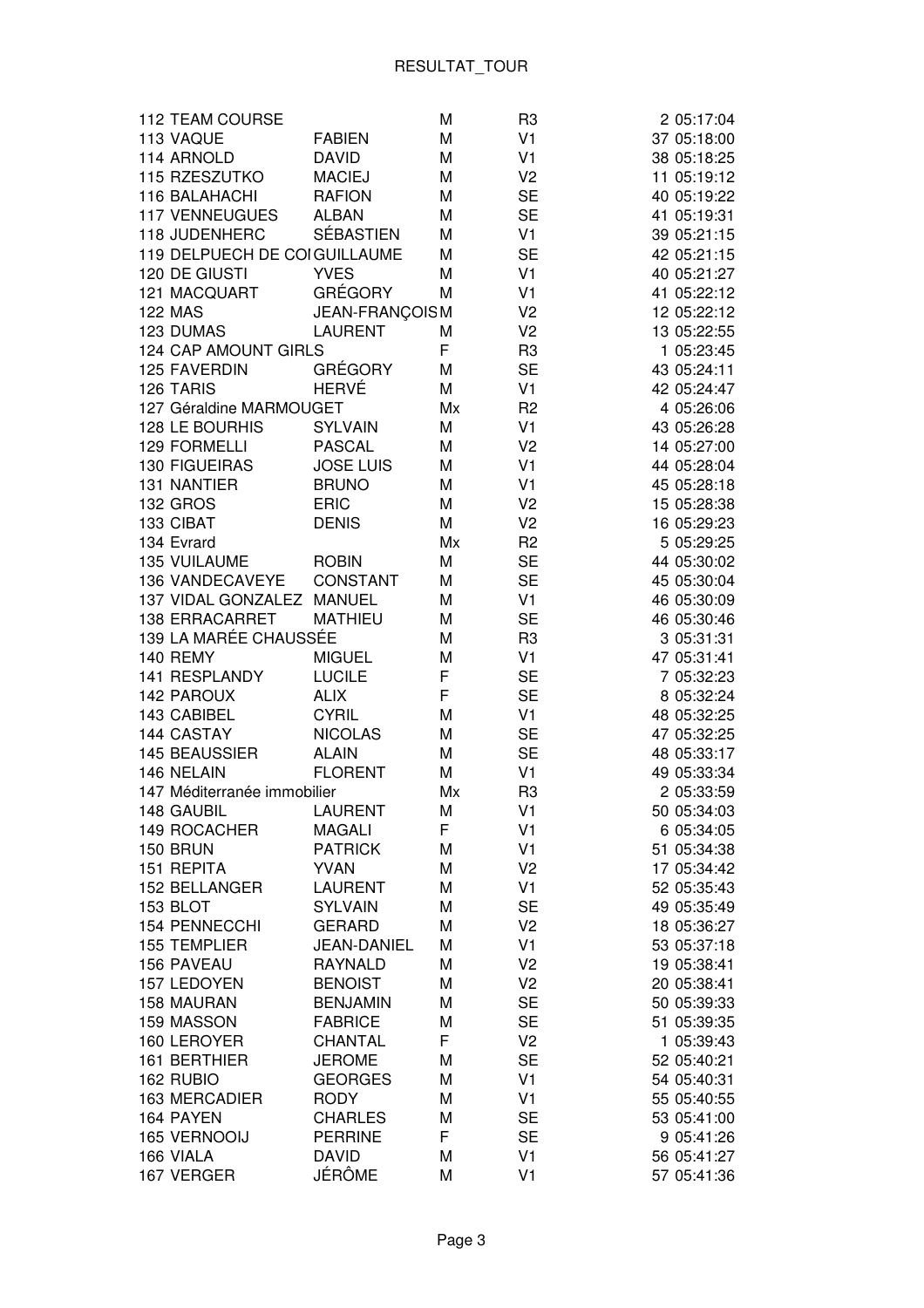| 168 LOPEZ                    | <b>STEPHAN</b>        | M  | V <sub>1</sub> | 58 05:41:53 |
|------------------------------|-----------------------|----|----------------|-------------|
| 169 LIMARE                   | <b>MAUD</b>           | F  | <b>SE</b>      | 10 05:41:53 |
| 170 AURE                     | <b>JIMMY</b>          | M  | V <sub>1</sub> | 59 05:42:18 |
| 171 BRAVO                    | <b>JOSEPH</b>         | M  | V <sub>2</sub> | 21 05:42:20 |
| 172 MARTELET                 | <b>CHRISTOPHE</b>     | М  | <b>SE</b>      | 54 05:42:46 |
| 173 FONTANA                  | <b>HERVE</b>          | M  | V <sub>1</sub> | 60 05:43:12 |
| 174 BIDAULT                  | <b>FLORIAN</b>        | M  | V <sub>1</sub> | 61 05:44:01 |
| 175 BARNOLE                  | <b>SYLVAIN</b>        | M  | V <sub>1</sub> | 62 05:44:43 |
| 176 PINCHAULT                | <b>JULIEN</b>         | M  | <b>SE</b>      | 55 05:45:24 |
| 177 PENTO                    | JÉRÔME                | M  | V <sub>1</sub> | 63 05:46:12 |
| 178 SALOMONE                 | <b>THOMAS</b>         | М  | <b>SE</b>      | 56 05:46:14 |
| 179 GRANGE                   | <b>JEAN FRANCOISM</b> |    | V3             | 3 05:46:37  |
| 180 GAVIN                    | <b>DAVID</b>          | М  | <b>SE</b>      | 57 05:46:39 |
| 181 DEVINS                   | <b>THOMAS</b>         | M  | <b>SE</b>      | 58 05:47:14 |
| <b>182 RIMAILHO</b>          | JOËL                  | M  | V <sub>2</sub> | 22 05:47:18 |
| 183 DUPIN                    | <b>LISA</b>           | F  | V <sub>1</sub> | 7 05:47:30  |
| <b>184 CABANES</b>           | <b>NICOLAS</b>        | M  | <b>SE</b>      | 59 05:47:51 |
|                              | <b>FABIEN</b>         |    | <b>SE</b>      |             |
| 185 BIAU                     | <b>JEAN-MARC</b>      | M  |                | 60 05:47:51 |
| 186 DERY                     |                       | M  | V <sub>1</sub> | 64 05:48:04 |
| 187 RENARD                   | <b>SÉBASTIEN</b>      | M  | <b>SE</b>      | 61 05:48:13 |
| 188 FOULON                   | <b>BERTRAND</b>       | M  | V <sub>1</sub> | 65 05:49:29 |
| 189 MANSCOUR                 | <b>GUILLAUME</b>      | M  | <b>SE</b>      | 62 05:49:35 |
| 190 HENRY                    | <b>SÉBASTIEN</b>      | M  | <b>SE</b>      | 63 05:50:06 |
| 191 DESCHAMPS                | <b>DOMINIQUE</b>      | M  | V3             | 4 05:50:19  |
| 192 LASCOURS                 | <b>FABRICE</b>        | M  | V <sub>1</sub> | 66 05:50:39 |
| 193 ROUL                     | CORALINE              | F  | <b>SE</b>      | 11 05:50:42 |
| 194 SARRALDE                 | <b>JULIEN</b>         | M  | <b>SE</b>      | 64 05:51:04 |
| <b>195 FOURNES</b>           | <b>BENOIT</b>         | M  | V <sub>1</sub> | 67 05:51:39 |
| 196 BOLECHALA                | <b>SYLVAIN</b>        | M  | V <sub>1</sub> | 68 05:52:08 |
| 197 MARSERO                  | <b>CHRISTOPHE</b>     | М  | V <sub>1</sub> | 69 05:52:10 |
| 198 CHABERT                  | <b>CAMILLE</b>        | M  | <b>SE</b>      | 65 05:52:24 |
| 199 GARCIA                   | <b>FABIEN</b>         | M  | <b>SE</b>      | 66 05:52:37 |
| 200 DARRIBERE                | <b>NICOLAS</b>        | M  | V <sub>1</sub> | 70 05:55:02 |
| 201 Les mangeurs de cailloux |                       | Mx | R <sub>2</sub> | 6 05:56:07  |
| 202 QUERUEL                  | <b>CHRISTOPHE</b>     | M  | V <sub>1</sub> | 71 05:56:35 |
| 203 SOULOUMIAC               | <b>LAURENT</b>        | M  | V <sub>1</sub> | 72 05:57:32 |
| 204 AGUILAR                  | <b>JULIEN</b>         | M  | <b>SE</b>      | 67 05:57:33 |
| 205 BARONI                   | <b>DAVID</b>          | М  | V1             | 73 05:58:00 |
| 206 LE FLAHEC                | <b>HERVE</b>          | M  | V <sub>2</sub> | 23 05:58:13 |
| 207 LEWANDOWSKI              | <b>JOE</b>            | M  | V <sub>1</sub> | 74 05:58:59 |
| 208 PIBAROT                  | <b>JEAN-PIERRE</b>    | M  | V <sub>1</sub> | 75 05:59:07 |
| 209 BERNADET                 | Denis                 | M  | V <sub>1</sub> | 76 05:59:30 |
| 210 SUTTER                   | <b>SEBASTIEN</b>      | M  | V <sub>1</sub> | 77 05:59:58 |
| 211 CARCENAC                 | <b>GAUTIER</b>        | M  | <b>SE</b>      | 68 06:00:11 |
| 212 LAFFONT                  | <b>JACQUES</b>        | Μ  | V <sub>1</sub> | 78 06:00:41 |
| 213 CROIZIER                 | <b>MAGALI</b>         | F  | <b>SE</b>      | 12 06:00:50 |
| 214 JACQUIN                  | <b>LUC</b>            | M  | V <sub>1</sub> | 79 06:00:50 |
| 215 LAZZARA                  | JÉRÉMY                | M  | <b>SE</b>      | 69 06:00:50 |
| 216 PONS                     | <b>JONATHAN</b>       | M  | <b>SE</b>      | 70 06:01:30 |
| 217 RULLAUD                  | <b>ARNAUD</b>         | М  | V <sub>1</sub> | 80 06:01:42 |
| 218 CAVAILHE                 | <b>MATHIEU</b>        | M  | <b>SE</b>      | 71 06:02:51 |
| 219 BRUNEL                   | <b>JEAN</b>           | M  | <b>SE</b>      | 72 06:02:52 |
| 220 BOSSAN                   | <b>EMMANUEL</b>       | M  | V <sub>1</sub> | 81 06:03:20 |
| 221 NUNEZ                    | ANGELIQUE             | F  | V <sub>1</sub> | 8 06:04:07  |
| 222 RENARD                   | <b>MORGAN</b>         | M  | V <sub>1</sub> | 82 06:04:22 |
| 223 MOULENE                  | <b>STEPHANE</b>       | M  | V <sub>1</sub> | 83 06:05:05 |
|                              |                       |    |                |             |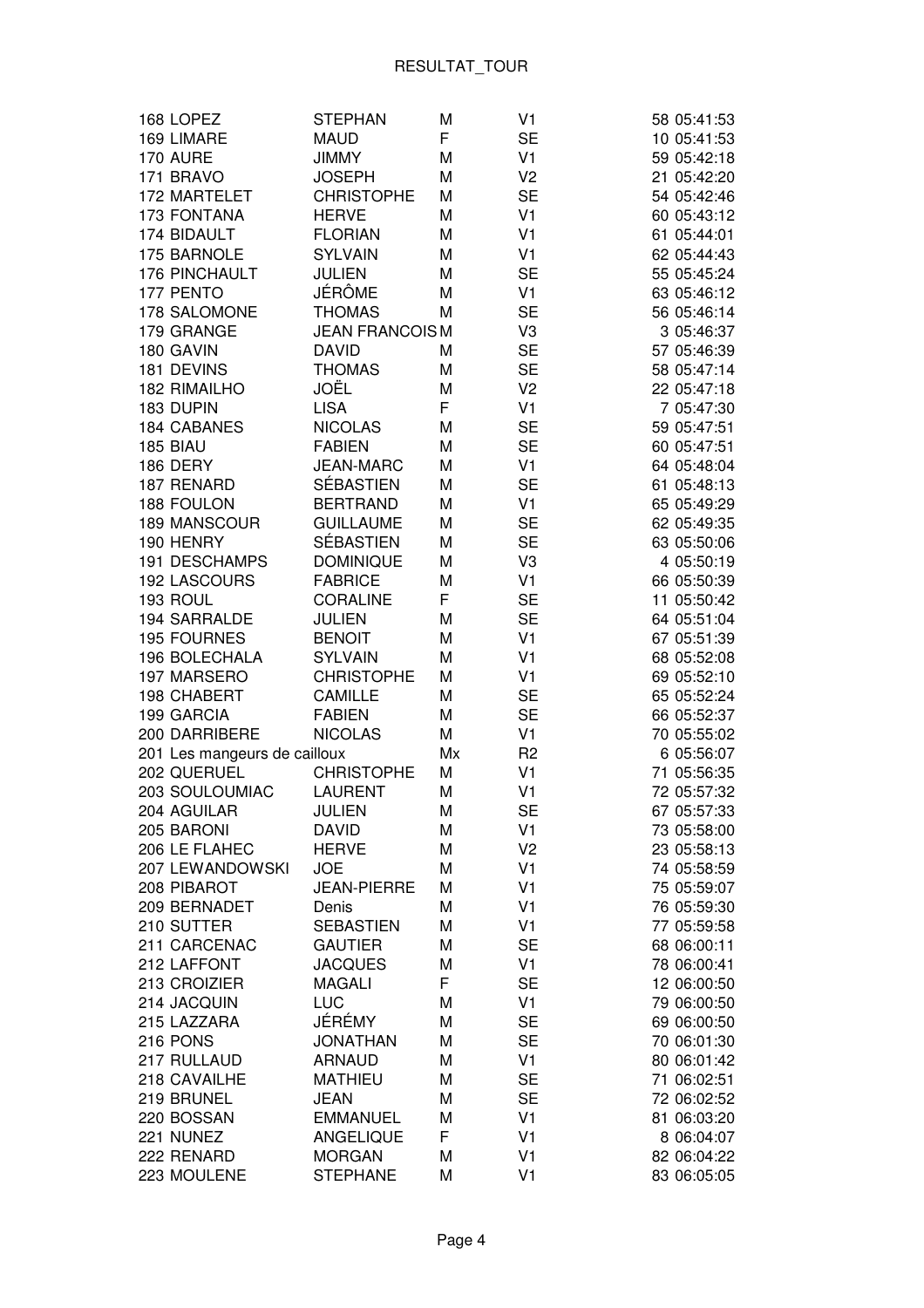| 224 PETIT                   | <b>LAURENT</b>                  | Μ      | V <sub>1</sub>              | 84 06:05:07                |
|-----------------------------|---------------------------------|--------|-----------------------------|----------------------------|
| 225 VIELCAZAL               | <b>CHRISTOPHE</b>               | M      | <b>SE</b>                   | 73 06:05:45                |
| 226 NAYA                    | <b>LAURENT</b>                  | M      | V <sub>1</sub>              | 85 06:06:00                |
| 227 SYLVESTRE               | <b>YANNICK</b>                  | M      | <b>SE</b>                   | 74 06:06:28                |
| 228 DESCY                   | <b>FABIEN</b>                   | М      | V <sub>1</sub>              | 86 06:06:30                |
| 229 CARRAUD                 | FRANÇOIS-XAVIIM                 |        | <b>SE</b>                   | 75 06:06:42                |
| 230 LHOMBART                | <b>ELSA</b>                     | F      | V <sub>1</sub>              | 9 06:06:55                 |
| 231 DUBOIS                  | <b>JULIEN</b>                   | М      | <b>SE</b>                   | 76 06:07:31                |
| 232 DIDIER                  | <b>REGIS</b>                    | Μ      | V <sub>1</sub>              | 87 06:07:40                |
| 233 LANDRON                 | <b>PIERRE</b>                   | M      | <b>SE</b>                   | 77 06:07:48                |
| 234 COLOMBI                 | JEAN-PHILIPPE                   | M      | V <sub>1</sub>              | 88 06:07:48                |
| 235 SOYER                   | <b>PHILIPPE</b>                 | Μ      | V <sub>1</sub>              | 89 06:08:19                |
| 236 CAPDEVILA               | <b>CATHERINE</b>                | F      | V <sub>1</sub>              | 10 06:08:47                |
| 237 HENNEBO                 | <b>NICOLAS</b>                  | Μ      | V <sub>1</sub>              | 90 06:09:21                |
| 238 FARGHEON                | <b>JULES</b>                    | Μ      | <b>SE</b>                   | 78 06:10:07                |
| 239 CABROL                  | HERVÉ                           | M      | <b>SE</b>                   | 79 06:10:52                |
| 240 CAMELIN                 | <b>JEREMY</b>                   | M      | <b>SE</b>                   | 80 06:11:15                |
| 241 RODRIGUEZ               | <b>STÉPHANE</b>                 | M      | V <sub>1</sub>              | 91 06:11:57                |
| 242 CHASTRE                 | <b>YOHANN</b>                   | Μ      | <b>SE</b>                   | 81 06:13:07                |
| 243 GUIHENEUF               | <b>LAURENT</b>                  | М      | V <sub>1</sub>              | 92 06:13:07                |
| 244 AZNAR                   | <b>SYLVAIN</b>                  | М      | <b>SE</b>                   | 82 06:14:13                |
| 245 SADLER                  | <b>ALEXANDRE</b>                | Μ      | V <sub>1</sub>              | 93 06:14:27                |
| 246 BERNARDI                | <b>PASCAL</b>                   |        | V <sub>1</sub>              | 94 06:14:52                |
| 247 CARDONA                 | <b>FABIEN</b>                   | Μ      | V <sub>1</sub>              |                            |
|                             |                                 | Μ      | V <sub>2</sub>              | 95 06:15:03                |
| <b>248 CHAUTEMPS</b>        | <b>BRUNO</b>                    | Μ      |                             | 24 06:16:11                |
| 249 MARTIN                  | <b>JULIEN</b>                   | Μ      | <b>SE</b><br>V <sub>1</sub> | 83 06:16:35                |
| 250 SCHMITT                 | <b>CHRISTOPHE</b>               | Μ<br>F |                             | 96 06:17:30                |
| 251 DUDEK                   | <b>PAULINE</b><br><b>SERGE</b>  |        | <b>SE</b>                   | 13 06:17:37                |
| 252 LAGRASSE                |                                 | М      | V <sub>2</sub>              | 25 06:17:38                |
| 253 SARTHOU                 | <b>NICOLAS</b><br><b>MARTIN</b> | M      | <b>SE</b>                   | 84 06:17:49                |
| 254 FARGHEON<br>255 PROUVAT | <b>STÉPHANE</b>                 | M      | <b>SE</b><br>V <sub>1</sub> | 85 06:18:02                |
| 256 ALVES                   | <b>STÉPHANE</b>                 | M      | V <sub>1</sub>              | 97 06:18:08<br>98 06:18:10 |
| 257 OSELLA                  | <b>CHRISTOPHE</b>               | Μ      | V <sub>2</sub>              |                            |
| 258 LUCAK                   | <b>CÉLINE</b>                   | Μ<br>F |                             | 26 06:18:39                |
|                             |                                 |        | V <sub>1</sub>              | 11 06:19:14<br>86 06:19:29 |
| 259 ROULAND                 | <b>JULIEN</b>                   | М      | <b>SE</b>                   |                            |
| 260 STERDYNIAK              | <b>PASCALE</b>                  | F      | V <sub>2</sub>              | 2 06:20:18                 |
| 261 ALVES                   | <b>PATRICK</b>                  | М      | V <sub>1</sub>              | 99 06:20:30                |
| 262 ROUX                    | <b>JEAN MICHEL</b>              | М      | V3                          | 5 06:21:20                 |
| 263 SOLER                   | <b>ESENIO</b>                   | М      | V <sub>2</sub>              | 27 06:21:43                |
| 264 JACQUEMET               | <b>ALAÏS</b>                    | F      | <b>SE</b>                   | 14 06:21:44                |
| 265 BERTRAND                | <b>GILLES</b>                   | М      | V <sub>1</sub>              | 100 06:22:42               |
| 266 ELFASSAL                | <b>FOUZIA</b>                   | F      | V <sub>1</sub>              | 12 06:22:43                |
| 267 MARTY                   | <b>PASCAL</b>                   | М      | V <sub>1</sub>              | 101 06:23:59               |
| 268 MOREL                   | <b>LAURENT</b>                  | М      | V <sub>1</sub>              | 102 06:24:24               |
| 269 DAVID                   | <b>MATHIEU</b>                  | М      | <b>SE</b>                   | 87 06:24:36                |
| 270 OUDIN                   | <b>JEAN LOUIS</b>               | М      | V <sub>2</sub>              | 28 06:24:37                |
| 271 DEBRE                   | <b>MICKAËL</b>                  | Μ      | <b>SE</b>                   | 88 06:25:02                |
| 272 GRONDIN                 | <b>STEPHANE</b>                 | М      | <b>SE</b>                   | 89 06:25:48                |
| 273 CHEVY                   | <b>WILLIAM</b>                  | M      | <b>SE</b>                   | 90 06:26:12                |
| 274 CHIRON                  | <b>FRANCOISE</b>                | F      | V <sub>1</sub>              | 13 06:26:27                |
| 275 REYNARD                 | <b>DENIS</b>                    | Μ      | V <sub>1</sub>              | 103 06:26:31               |
| 276 HAGEN                   | <b>PAUL</b>                     | Μ      | V <sub>2</sub>              | 29 06:26:31                |
| 277 VALLES                  | <b>JULIO</b>                    | Μ      | V3                          | 6 06:27:10                 |
| 278 LOPES                   | <b>BRUNO</b>                    | Μ      | <b>SE</b>                   | 91 06:28:46                |
| 279 ORTIZ                   | <b>JEAN</b>                     | М      | V <sub>2</sub>              | 30 06:28:55                |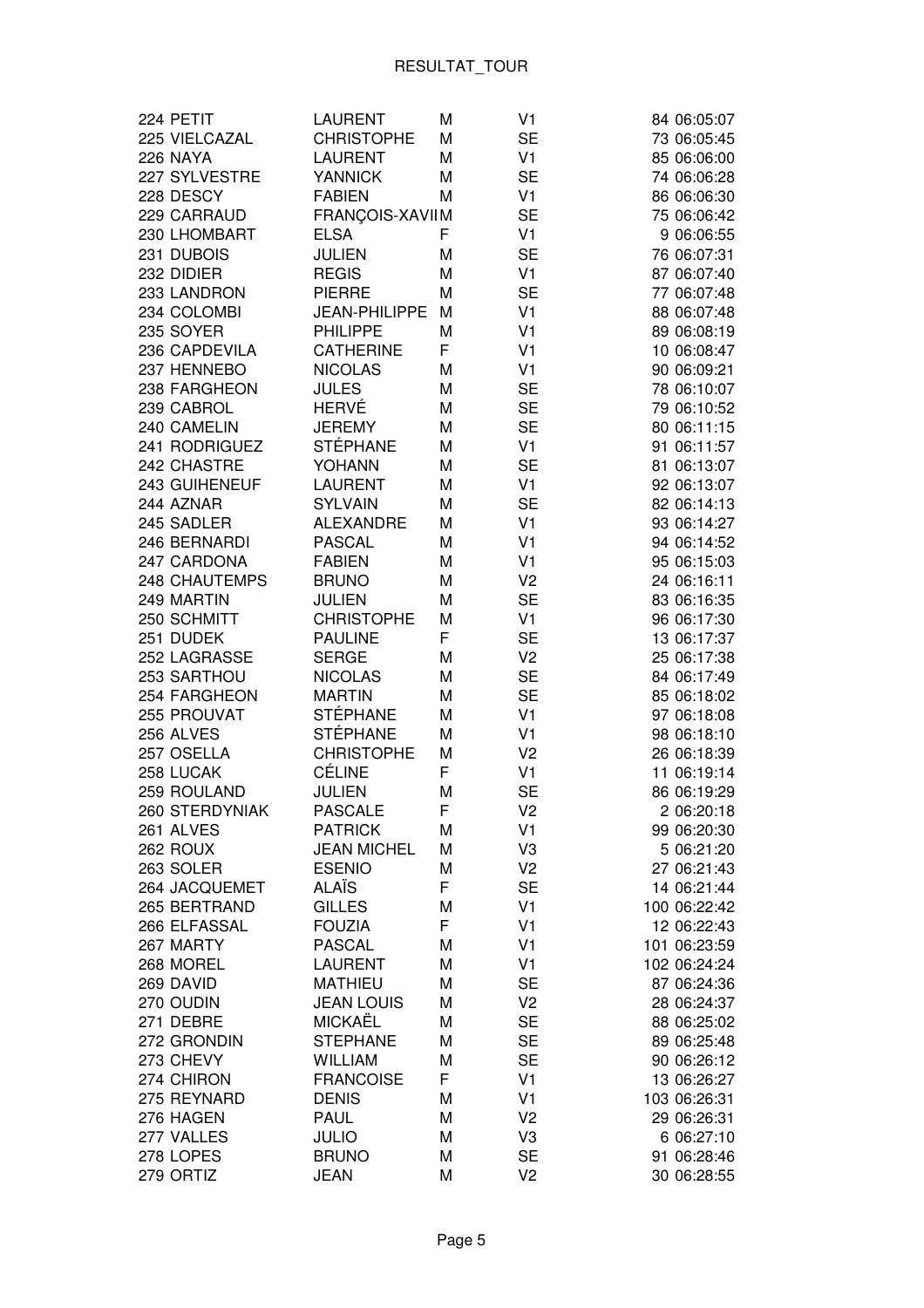| 280 BATTISTELLA             | <b>MATHIEU</b>    | M  | <b>SE</b>      | 92 06:29:06  |
|-----------------------------|-------------------|----|----------------|--------------|
| 281 BERNARD                 | <b>SEBASTIEN</b>  | M  | V <sub>1</sub> | 104 06:29:34 |
| 282 BEHIN                   | <b>GUILLAUME</b>  | M  | V <sub>1</sub> | 105 06:29:42 |
| 283 RODRIGUEZ               | <b>DAMIEN</b>     | M  | <b>SE</b>      | 93 06:30:42  |
| 284 DUTOURON                | <b>SERGE</b>      | M  | V <sub>3</sub> | 7 06:31:01   |
| 285 DANCE                   | <b>THIERRY</b>    | М  | V <sub>2</sub> | 31 06:32:25  |
| 286 SYGIEL                  | <b>MATHIEU</b>    | M  | V <sub>1</sub> | 106 06:32:50 |
| 287 LASCOURS                | <b>CÉLINE</b>     | F  | <b>SE</b>      | 15 06:32:58  |
| 288 VILON                   | <b>STEPHANIE</b>  | F  | <b>SE</b>      | 16 06:33:01  |
| 289 SALBAN                  | <b>CHRISTIAN</b>  | M  | V <sub>2</sub> | 32 06:33:10  |
| 290 BOULET                  | <b>YVES</b>       | M  | V <sub>2</sub> | 33 06:33:34  |
| 291 Les saucissons à l'ail  |                   | Mx | R <sub>2</sub> | 7 06:33:38   |
| 292 BORDES                  | <b>BRUNO</b>      | M  | V <sub>1</sub> | 107 06:36:14 |
| 293 CROIZIER                | <b>ROMAIN</b>     | M  | <b>SE</b>      | 94 06:36:17  |
| 294 DEBONLIER               | <b>JACQUES</b>    | М  | V <sub>2</sub> | 34 06:36:29  |
| 295 BUIXO                   | <b>FREDERICK</b>  | М  | V <sub>1</sub> | 108 06:36:31 |
| 296 KRATZ-MAUSSION LAURENCE |                   | F  | V <sub>1</sub> | 14 06:36:31  |
| 297 GARNIER                 | <b>JEROME</b>     | M  | V <sub>2</sub> | 35 06:36:55  |
| 298 PECERO                  | <b>BENOIT</b>     | M  | <b>SE</b>      | 95 06:37:07  |
| 299 TURQUIN                 | GÉRAUD            | M  | <b>SE</b>      | 96 06:37:08  |
| 300 LOPEZ                   | <b>JEANLOUIS</b>  | М  | V <sub>2</sub> | 36 06:38:13  |
| 301 VUILLERMOZ              | <b>LAURENT</b>    | М  | V <sub>1</sub> | 109 06:38:50 |
| 302 LABORDE                 | <b>FREDERIC</b>   | М  | V <sub>1</sub> | 110 06:39:04 |
| 303 ROTGE                   | <b>DAVID</b>      | М  | V <sub>1</sub> | 111 06:39:05 |
| 304 RIVIERE                 | <b>OLIVIER</b>    | М  | V <sub>1</sub> | 112 06:39:52 |
| 305 DE BRAQUILANGE LUC      |                   | М  | ES             | 2 06:44:38   |
| 306 PONT                    | <b>JEAN-MARC</b>  | М  | V <sub>1</sub> | 113 06:45:49 |
| 307 TORRES                  | <b>STÉPHANE</b>   | M  | <b>SE</b>      | 97 06:45:55  |
| 308 LATHIERE                | <b>GILLES</b>     | M  | V <sub>2</sub> | 37 06:46:43  |
| 309 CHICOT                  | <b>SIMON</b>      | M  | <b>SE</b>      | 98 06:47:02  |
| 310 GUIBERT                 | <b>CYRIL</b>      | М  | <b>SE</b>      | 99 06:47:19  |
| 311 BENEDETTI               | <b>ANGEL</b>      | M  | V <sub>1</sub> | 114 06:47:56 |
| 312 REYNAUD                 | <b>PASCAL</b>     | M  | V <sub>2</sub> | 38 06:48:11  |
| 313 COFFY                   | ANNE-GAËLLE       | F  | <b>SE</b>      | 17 06:48:47  |
| 314 LACOSTE                 | <b>CHRISTELLE</b> | F  | V <sub>1</sub> | 15 06:48:53  |
| 315 FIOROTTO                | <b>RICHARD</b>    | M  | V <sub>1</sub> | 115 06:49:14 |
| 316 TAURIN                  | <b>HERVE</b>      | M  | V <sub>1</sub> | 116 06:49:14 |
| 317 PIRES NUNES             | <b>CHRISTOPHE</b> | M  | V <sub>2</sub> | 39 06:49:39  |
| 318 RAYSSAC                 | <b>CYRIL</b>      | M  | <b>SE</b>      | 100 06:49:39 |
| 319 CHAMBAUD                | <b>STEPHANE</b>   | М  | V <sub>1</sub> | 117 06:49:40 |
| 320 SCHIRMANN               | <b>ERIC</b>       | М  | V <sub>2</sub> | 40 06:51:18  |
| 321 MARTINS                 | <b>VIRGO</b>      | М  | V <sub>2</sub> | 41 06:51:20  |
| 322 SAINTE-CROIX            | <b>PHILIPPE</b>   | М  | V <sub>2</sub> | 42 06:53:11  |
| 323 HUE                     | <b>CAMILLE</b>    | М  | <b>SE</b>      | 101 06:56:42 |
| 324 FRANCART                | <b>PASCALE</b>    | F  | V <sub>1</sub> | 16 06:57:02  |
| 325 GANTIER                 | <b>THIERRY</b>    | М  | <b>SE</b>      | 102 06:58:15 |
| 326 SENTOUT                 | <b>ALAIN</b>      | М  | V <sub>3</sub> | 8 06:58:19   |
| 327 DUPONT                  | <b>DIDIER</b>     | M  | V <sub>2</sub> | 43 06:58:19  |
| 328 LUCHIER                 | <b>FABRICE</b>    | М  | V <sub>1</sub> | 118 06:58:27 |
| 329 RAUJOL                  | <b>SANDRA</b>     | F  | <b>SE</b>      | 18 06:58:50  |
| 330 CASTEROT                | <b>FRANCIS</b>    | M  | V3             | 9 06:58:51   |
| 331 BENEDETTI               | <b>LAETITIA</b>   | F  | V <sub>1</sub> | 17 06:58:54  |
| 332 DELPECH                 | <b>STÉPHANE</b>   | M  | V <sub>1</sub> | 119 07:00:40 |
| 333 LE PECHOUX              | <b>NADEGE</b>     | F  | V <sub>1</sub> | 18 07:00:59  |
| 334 LE PECHOUX              | <b>PATRICK</b>    | М  | V <sub>2</sub> | 44 07:01:01  |
| 335 TOURNIER                | <b>MARION</b>     | F  | <b>SE</b>      | 19 07:01:39  |
|                             |                   |    |                |              |